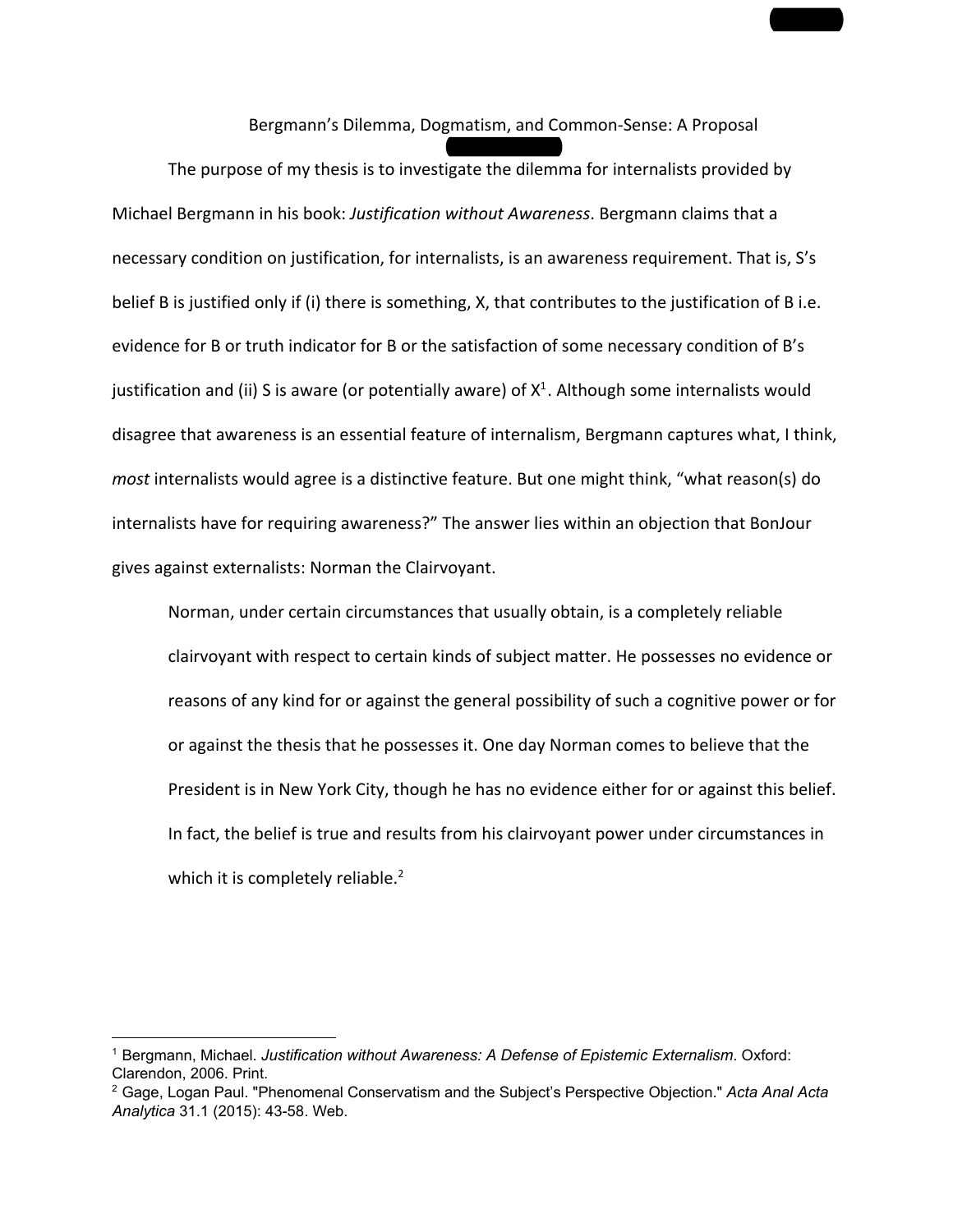The problem is supposed to be that Norman lacks justification for his reliable clairvoyant beliefs because it seems as though Norman's belief is true by accident, from his perspective. The example illustrates what Bergmann sees as The Subject's Perspective Objection (SPO).

SPO: If the subject holding a belief isn't aware of what the belief has going for it, then she isn't aware of how its status is any different from a stray hunch or arbitrary conviction. From that we may conclude that from her perspective it is an accident that her belief is true. And that implies that it isn't a justified belief.<sup>3</sup>

Given the SPO, it is easy to see why internalists would endorse an awareness requirement. In fact, Bergmann claims that the SPO is the main motivation for awareness requirements, thus it follows that the SPO is the main motivation for internalism.

That being said, awareness can be of two varieties: strong or weak. Strong awareness "is awareness that involves conceiving of the justification‐contributor that is the object of awareness as being in some way relevant to the truth or justification of the relevant belief<sup>4</sup>." On the other hand, weak awareness does not require such conceiving. Given this distinction, Bergmann presents his argument:

(I) An essential feature of internalism is that it makes a subject's actual or potential awareness of some justification‐contributor a necessary condition for the justification of any belief held by that subject.

(II) The awareness required by internalism is either strong or weak awareness.

(III) If the awareness required by internalism is strong awareness, then internalism has vicious regress problems leading to radical skepticism.

 $\overline{\mathbf{2}}$ 

<sup>&</sup>lt;sup>3</sup> Gage, Logan Paul. "Phenomenal Conservatism and the Subject's Perspective Objection."

<sup>4</sup> Bergmann, Michael. *Justification without Awareness: A Defense of Epistemic Externalism*.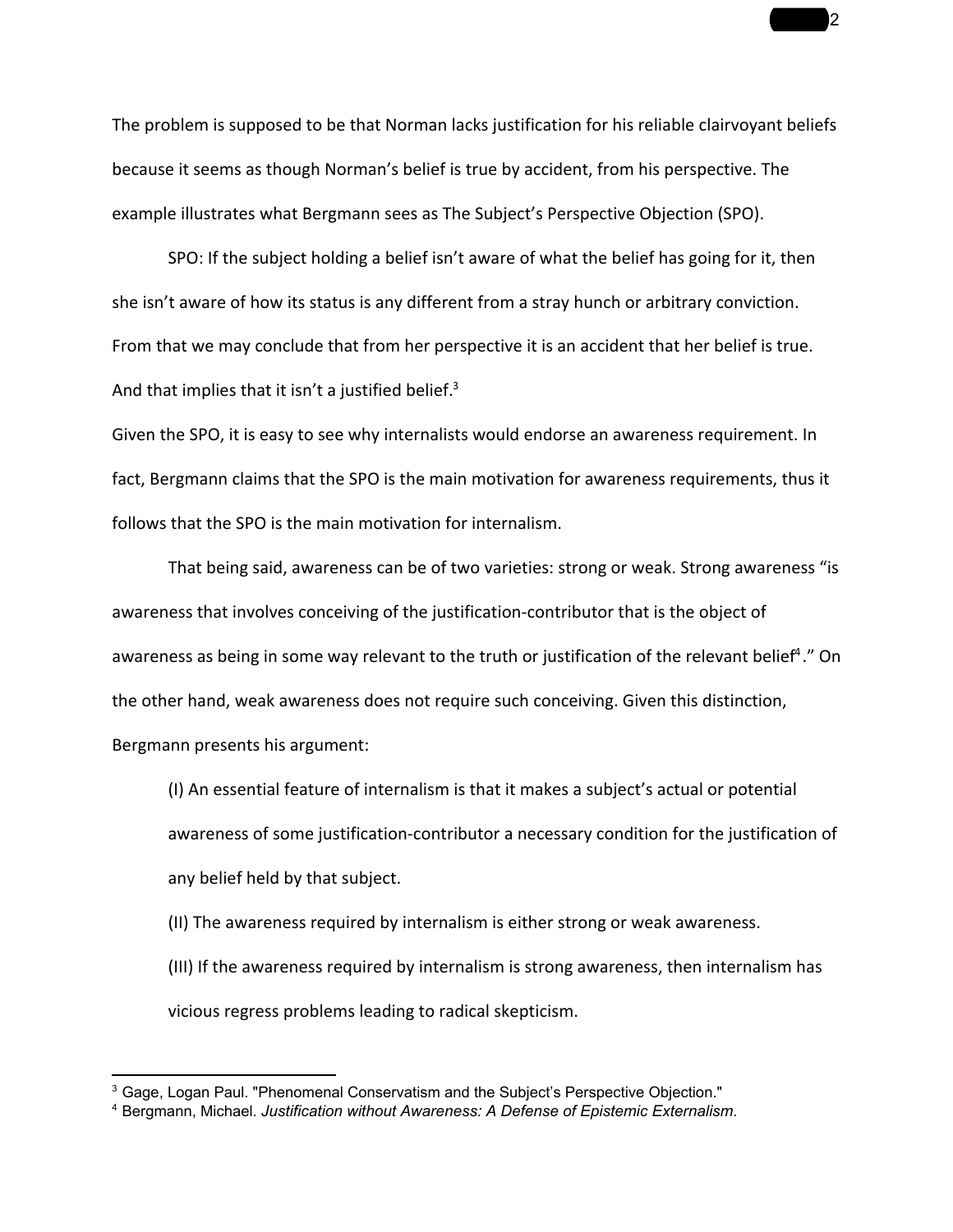(IV) If the awareness required by internalism is weak awareness, then internalism is vulnerable to the SPO, in which case internalism loses its main motivation for imposing the awareness requirement.

(V) If internalism either leads to radical skepticism or loses its main motivation for imposing the awareness requirement (i.e avoiding the SPO), then we should not endorse internalism.

(VI) Therefore, we should not endorse internalism. 5

For the purposes of this proposal, I will not offer Bergmann's defense of premises, rather I will focus on my plan of attack. I intend to show that Dogmatism, a form of internalism, can overcome Bergmann's dilemma. Following Logan Gage and Chris Tucker, Dogmatism in either endorsing strong or weak awareness, can overcome the dilemma and furthermore I will demonstrate that Dogmatism can better satisfy conditions of justification by appealing to more intuitive results than Bergmann's externalism. Lastly, I will attempt to establish an internalist common‐sensism. For the remainder of this proposal, I will outline my research that has contributed to my plan, but of course realizing that my research is not complete.

The first question to be asked is: what is dogmatism? Dogmatism, widely construed is that:

If it seems to S that P, then, in the absence of defeaters, S thereby has at least some degree of justification for believing that P.<sup>6</sup>

Notice that dogmatism is a theory of propositional justification, that is, S is propositionally justified for her belief that P if it is the case that it seems to her that P. But what does it mean

 $\overline{\mathbf{3}}$ 

<sup>5</sup> Bergmann, Michael. *Justification without Awareness: A Defense of Epistemic Externalism*.

<sup>&</sup>lt;sup>6</sup> Gage, Logan Paul. "Phenomenal Conservatism and the Subject's Perspective Objection."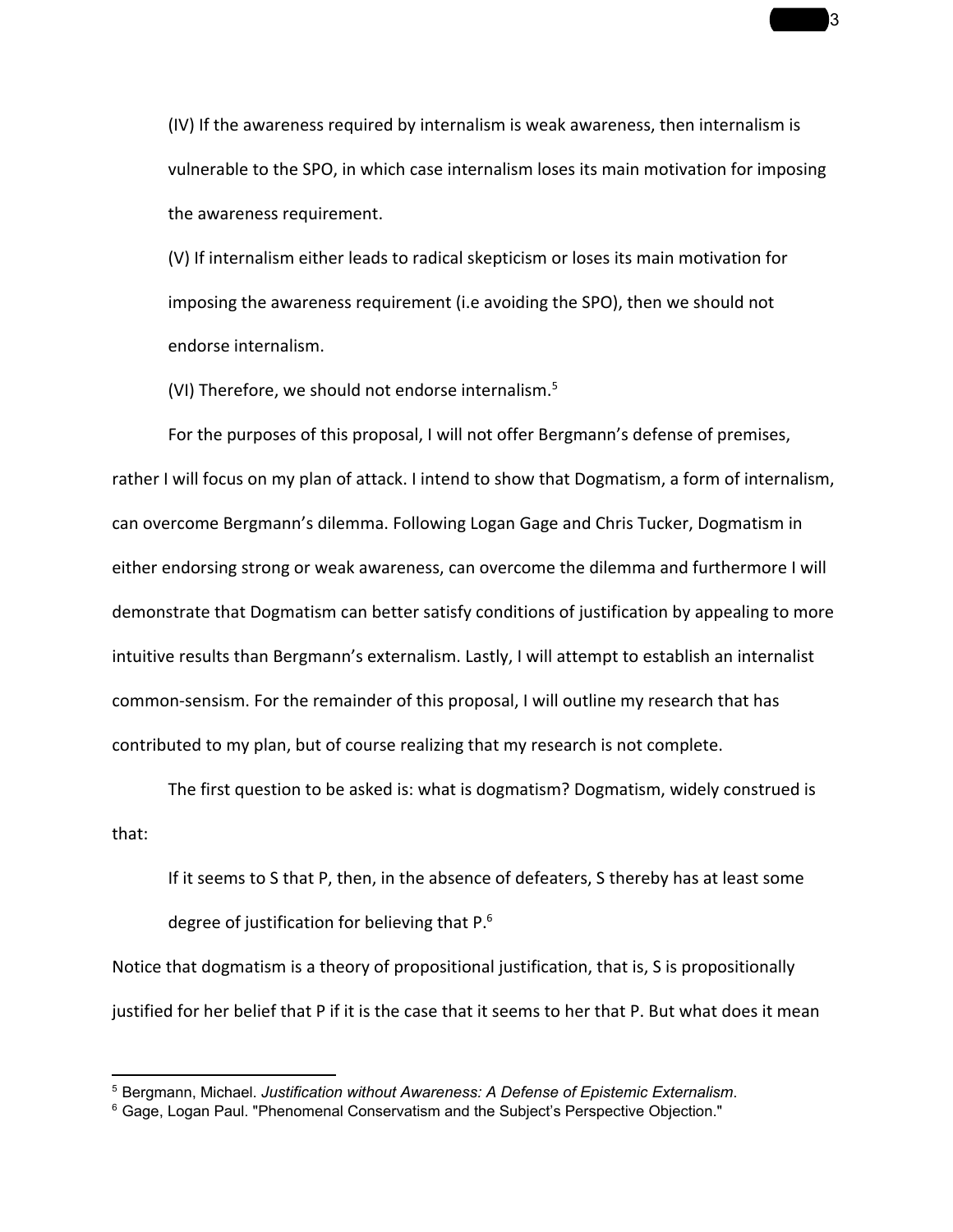for that P to seem to S? Following Tolhurst, "seemings are intentional states because they have propositional content...seemings have the feel of truth, the feel of a state whose content reveals how things really are.<sup>7</sup>" It is easy to suppose that dogmatism can overcome Bergmann's dilemma given this construal; however, it is important to note that Bergmann's dilemma is not aimed at propositional justification, but rather doxastic justification. In his paper, "Phenomenal Conservatism and the Dilemma for Internalism," he translates dogmatism into a doxastic theory of justification. He states, "justification requires awareness of a justification‐contributor: it says that seemings are justification‐contributors and that in order to do their justifying work, they must be conscious, which is just to say the subject must be aware of them.<sup>8</sup>" He goes on to ask what sort of awareness dogmatism requires: weak or strong? He distinguishes two forms of dogmatism as follows:

 $\overline{4}$ 

Weak Dogmatism: S's belief that P is prima facie justified only if (1) it seems to S that P and (2) S is aware of this seeming (i.e it is a conscious seeming); it is *not* necessary that (3) S conceives of this seeming that P as being in some way relevant to the truth or justification of the belief that P.

Strong Dogmatism: S's belief that P is prima facie justified only if (1) it seems to S that P and (2) S is aware of this seeming (i.e it is a conscious seeming); and (3) S conceives of this seeming that P as being in some way relevant to the truth or justification of the belief that P.<sup>9</sup>

<sup>7</sup> Tolhurst, William. "Seemings." *American Philosophical Quarterly* 35.3 (1998): 293302. *JSTOR*. Web. 22 Feb. 2016.

<sup>8</sup> Tucker, Chris. *Seemings and Justification: New Essays on Dogmatism and Phenomenal Conservatism*. N.p.: n.p., n.d. Print.

<sup>9</sup> Tucker, Chris. *Seemings and Justification: New Essays on Dogmatism and Phenomenal Conservatism*.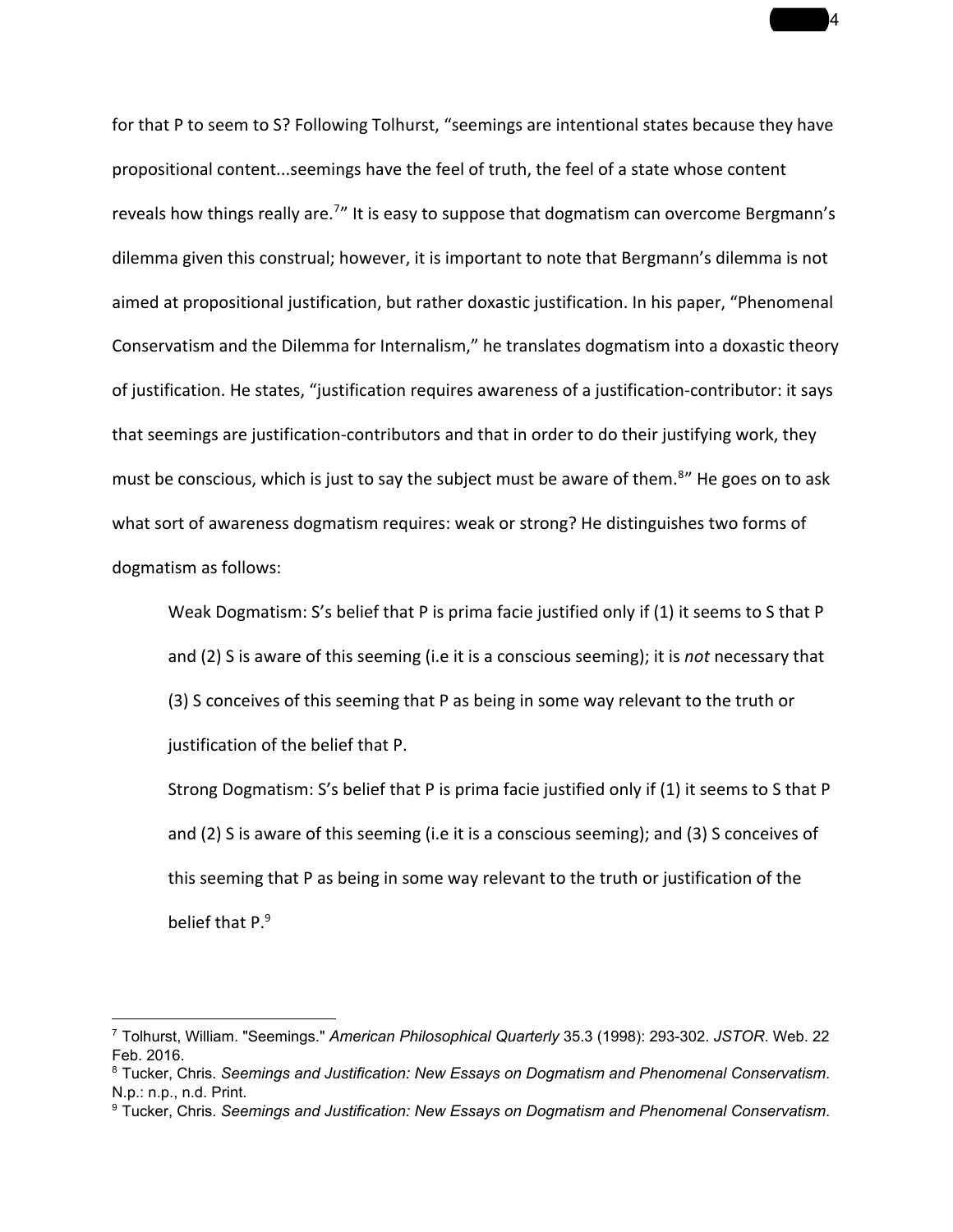Consider strong dogmatism's clause (3) and note that the question the strong dogmatist must answer is: must the conceiving be justified or not? If it is the case that the conceiving be justified, then Bergmann thinks this is doomed to infinite regress. If the conceiving is not required to be justified, then what could this possibly add to the doxastic justification of the target belief? I think that requiring the conceiving to be justified is a wrong move, that is, I think that Bergmann is correct in pointing out the vicious regress of requiring clause (3) to be justified. However, with regards to not requiring clause (3) to be justified, Bergmann seems to suggest that if the concept application cannot contribute anything to a truth connection, then the concept application adds nothing to the belief. Why think this is true? Well presumably we want the beliefs that are justified to be truth-aimed or likely true. Thus, requiring that the concept application add to the truth connection, it enhances the likelihood of the truth of the target belief. But surely satisfying a truth connection is not the only function of a necessary condition for justification. Recall that seemings have a phenomenal character that indicate the truth of how things really are, and that dogmatism is a theory of propositional justification. Thus for a belief that P to be doxastically justified, S must base her belief that P on the seeming. This seems to satisfy a truth connection, but moreover, following Tucker, it satisfies a mental connection between the 1st and 2nd order beliefs. This mental connection connects one's evidence (i.e the seeming) to one's belief. There is a case by Fumerton that illustrates this point.

Let's consider the case of weak dogmatism. Recall that Bergmann thinks internalist weak awareness falls victim to the SPO, that is:

SPO: If the subject holding a belief isn't aware of what the belief has going for it, then she isn't aware of how its status is any different from a stray hunch or arbitrary

 $\overline{\phantom{0}}$  5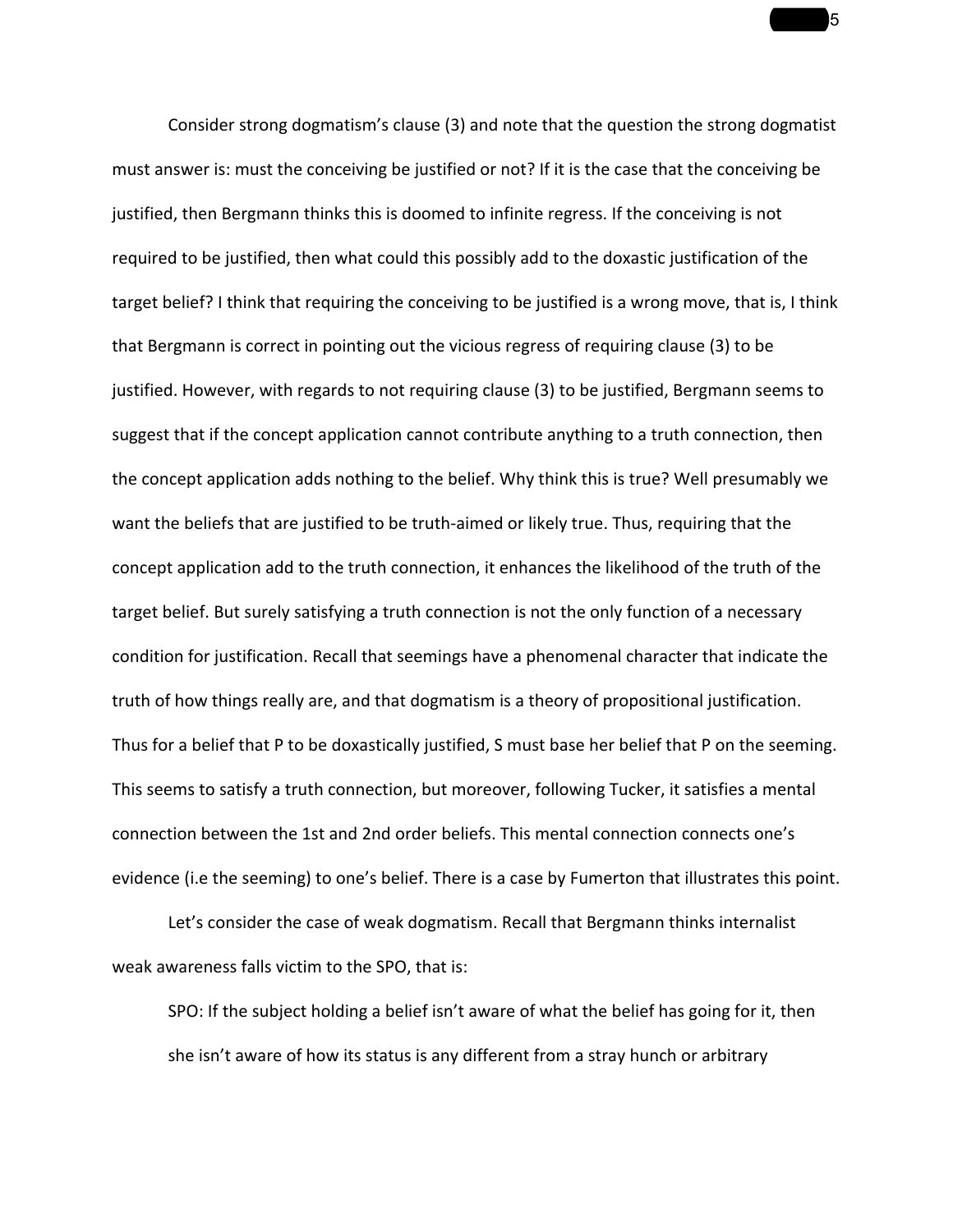conviction. From that we may conclude that from her perspective it is an accident that her belief is true. And that implies that it isn't a justified belief.<sup>10</sup>

The question, as it relates to dogmatism then is: "Can S have a conscious seeming that P while at the same time the truth of P is an accident from S's perspective?<sup>11</sup>" Bergmann thinks the answer is "yes" based on a the following situation:

S has an objectively good reason to believe that P, and does indeed believe that P, but S does not recognize the good reason to believe that P as a good reason to believe that P 12

This seems plausible, but Bergmann makes a mistake in his translation of dogmatism into its doxastic forms, he neglects to add a basing relation. For most internalists, "doxastic justification is simply a function of propositional justification plus proper basing.<sup>13</sup>" Presumably, Bergmann thought that clause (3) of strong dogmatism was sufficient, but that doesn't seem to fit the bill. Of course S could conceive of the seeming as relevant, but fail to have it enter her body of evidence to support her belief that P. But if we include the basing relation such that: S must base the belief that P upon S's seeming that P, and all other conditions of weak dogmatism are met, it is not at all obvious that the belief's being true is an accident from her perspective. If the basing relation is met and all other conditions of weak dogmatism are met, then subject S has an epistemic reason to believe that P upon which the belief is based (presuming no defeaters are present).

Gentry 6

 $10$  Gage, Logan Paul. "Phenomenal Conservatism and the Subiect's Perspective Objection."

<sup>&</sup>lt;sup>11</sup> Gage, Logan Paul. "Phenomenal Conservatism and the Subject's Perspective Objection."

 $12$  Gage, Logan Paul. "Phenomenal Conservatism and the Subject's Perspective Objection."

<sup>&</sup>lt;sup>13</sup> Gage, Logan Paul. "Phenomenal Conservatism and the Subject's Perspective Objection."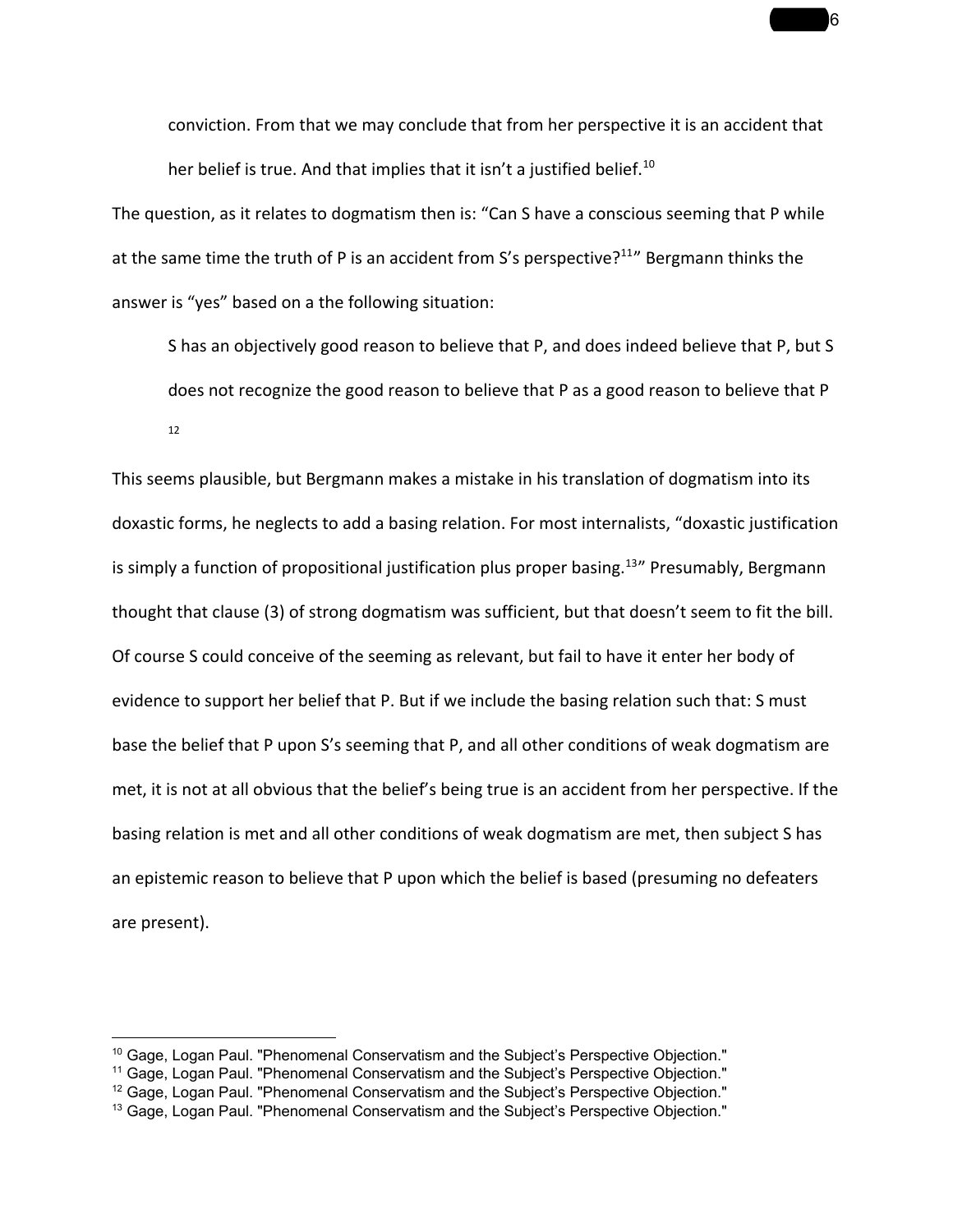The above shows my approach to Bergmann's dilemma for internalism utilizing dogmatism. I have further research to conduct to show that my dogmatism can yield more intuitive results than Bergmann's externalism. My appeal to common‐sense philosophy like that of G.E. Moore and Thomas Reid will hopefully confirm these results and make the case for a common-sense internalism. What I mean by results is how Bergmann's externalism and my dogmatism fare when applied to various cases such as: the new evil demon problem, the speckled hen problem, and Markie's gold mining case.

 $\overline{7}$ 

## Works Cited and Further Readings

Alston, William P. "Thomas Reid on Epistemic Principles." *History of Philosophy Quarterly* 2.4 (1985): 435‐52. *JSTOR*. Web. 22 Feb. 2016.

Bergmann, Michael. "Defeaters And Higher‐Level Requirements." *Philosophical Quarterly The Philosophical Quarterly* 55.220 (2005): 419‐36. Web.

Bergmann, Michael. *Justification without Awareness: A Defense of Epistemic Externalism*. Oxford: Clarendon, 2006. Print.

Bonjour, Laurence. "In Search of Direct Realism." *Philos Phenomenol Res Philosophy and Phenomenological Research* 69.2 (2004): 349‐67. Web.

BonJour, Laurence. *The Structure of Empirical Knowledge*. Cambridge, MA: Harvard UP, 1985. Print.

Fumerton, Richard. "Epistemic Probability." *Noûs* 38.Supplement: Philosophical Issues, 14, Epistemology (2004): 149‐64. *JSTOR*. Web. 22 Feb. 2016.